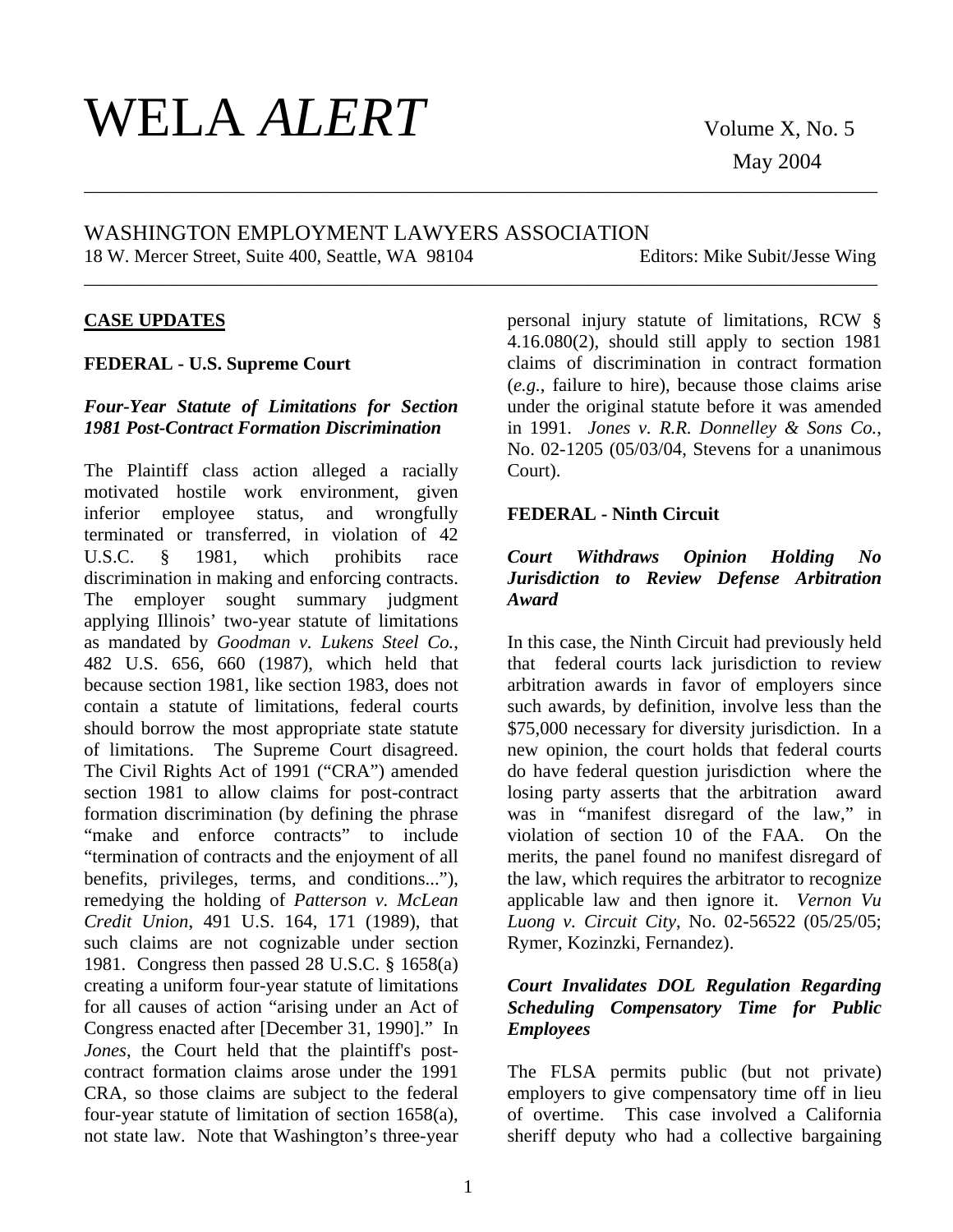agreement stating that if the Department was not able to schedule the time off within one year, the employees received cash payments. The plaintiff submitted a request to use compensatory time off on a particular date when the leave book was already full. The County denied the request. The plaintiff sued based on a U.S. DOL regulation requiring a public employer to grant a specific request unless it would unduly disrupt its operations. The district court granted the Department's motion for summary judgment, finding the employer's practices satisfied the regulation. In a dubious decision, the court ruled that the FLSA unambiguously provides that the employer has full discretion to decide when to schedule the time off. Without expressly saying so, the court invalidated the applicable DOL regulation. The court then held that, under the statute, a public employer has one year to grant a request for compensatory time off in lieu of overtime. *Mortensen v. County of Sacramento*, No. 03-15185 (05/24/04; Tallman, Schroeder, Callahan).

## **WASHINGTON - Court of Appeals**

# *Government Has No Obligation to Prevent Wrongful Discharge of Contractor's Employee*

Employees of a government contractor allege they were fired for complaining to their employer about work safety violations, such as failure to provide adequate protections while they removed asbestos at the SeaTac Airport terminals. They sued the Port of Seattle for failing to prevent their wrongful terminations. The court affirmed summary judgment for the defendants on the ground that the plaintiffs were not employees of the defendant Port, a *sina qua non* for a wrongful discharge claim. Likewise, the court rejected the employees' attempts to argue they were akin to independent contractors who, the employees' argued, should be protected from discharge (an unresolved issue in Washington). Noting that the plaintiffs have a claim against their employer, the court concluded: "Courts generally extend tort doctrines only where existing remedies are inadequate. Such is not the case here." *Awana v. Port of Seattle*, No. 51492-0-I (5/3/04, Ellington,

Becker, Cox)

# *Seattle Improperly Transferred Police Functions from Civil Service Commission to Department of Personnel*

RCW 41.12 is intended to insure that an independent body protects police officers from management. In late 2001, the Seattle City Council passed on ordinance transferred from the Civil Service Commission to the Department of Personnel certain functions including certain rules related to competitive examinations. The Police Guild sued to overturn the new ordinance. The superior court dismissed the Police Guild's case. The court of appeals reversed. The court held that the City's ordinance compromised the protection the law affords to police officers regarding promotion based on merit because the Department of Personnel is not independent in the way the civil service commission is. The case was remanded for the superior court to determine which portions of the new ordinance were merely ministerial and therefore enforceable. *Seattle Police Officers Guild v. City of Seattle*, No. 52042-3-I (05/03/04; Baker, Kennedy, Becker).

# **ANNOUNCEMENTS**

**OFFICE SPACE:** Frank Freed Subit & Thomas LLP have an office to rent. Call Cliff Freed if you are interested. (206) 682-6711.

# **VICTORIES AND DEFEATS**

Please let us know what happens in your cases, good and bad, so we can all benefit.

# **DON'T FORGET ABOUT AMICUS HELP**

Please remember that the WELA Amicus Committee, chaired by Jeff Needle, is available to consider submission of amicus briefs. The committee tries to keep informed about important issues on appeal, but needs members to help spot those cases in which WELA may want to have a say.

# **JOIN THE WELA LISTSERVE**